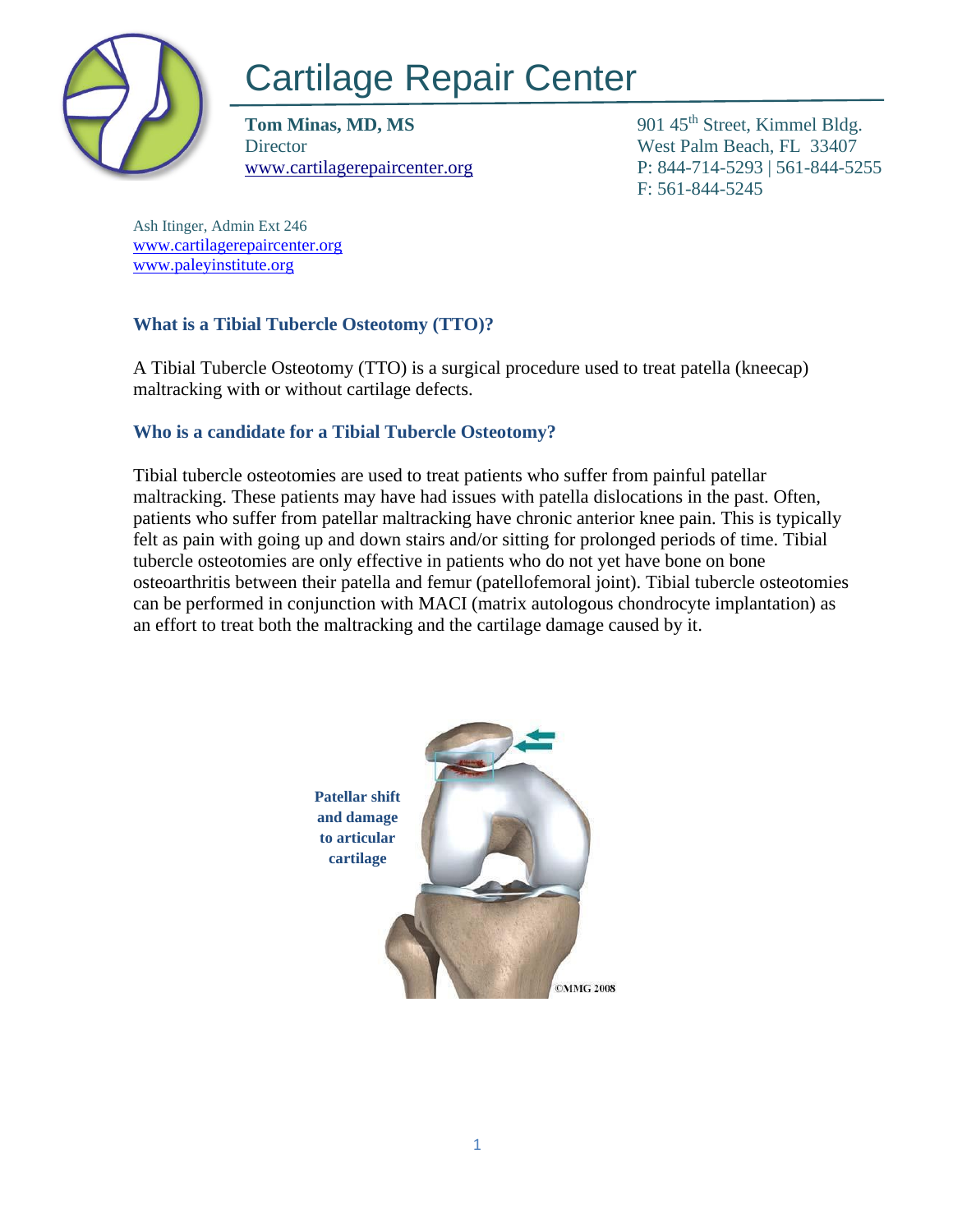#### **What will happen during my surgery?**

Your surgery will be performed using either a general anesthetic or a spinal anesthetic, depending on your preference. During your surgery your surgeon will make a cut across the upper portion of your tibia (shin bone). The cut that is made will be just behind what is known as the tibial tubercle. This is the area of your tibia where your patellar tendon attaches. Making this boney cut allows your surgeon to relocate your tibial tubercle to a more centralized location, thus correcting any maltracking. Once your tubercle has been repositioned, it will be fixed back to your upper tibia using two screws. These screws act like a cast to hold the bone in place while it heals. The raw bone surfaces are covered with Grafton<sup>TM</sup>, a bone putty that speeds up healing and lessens bone bleeding. The screws do not need to be removed. Some patients do find that they have irritation from the retained hardware. In these cases, both screws can be removed during a day surgical arthroscopy. Once your osteotomy is completed, your skin incision will be closed using "dissolvable" sutures. Your wound will be dressed, and you will be awakened from anesthesia. The picture below depicts the surgical technique of a tibial tubercle osteotomy.



#### **What can you expect post-operatively after a Tibial Tubercle Osteotomy?**

When you awake from surgery, you will have a brace on your leg that will keep your leg straight. It will be important for you to always wear this brace when you are up and about. You do not have to wear your brace to sleep. You will also be given crutches. You will remain 50% weight bearing for a period of 6-8 weeks to protect the bone cut as it heals. This means that you will always walk with two crutches putting  $\frac{1}{2}$  body weight on your leg to the ground as guided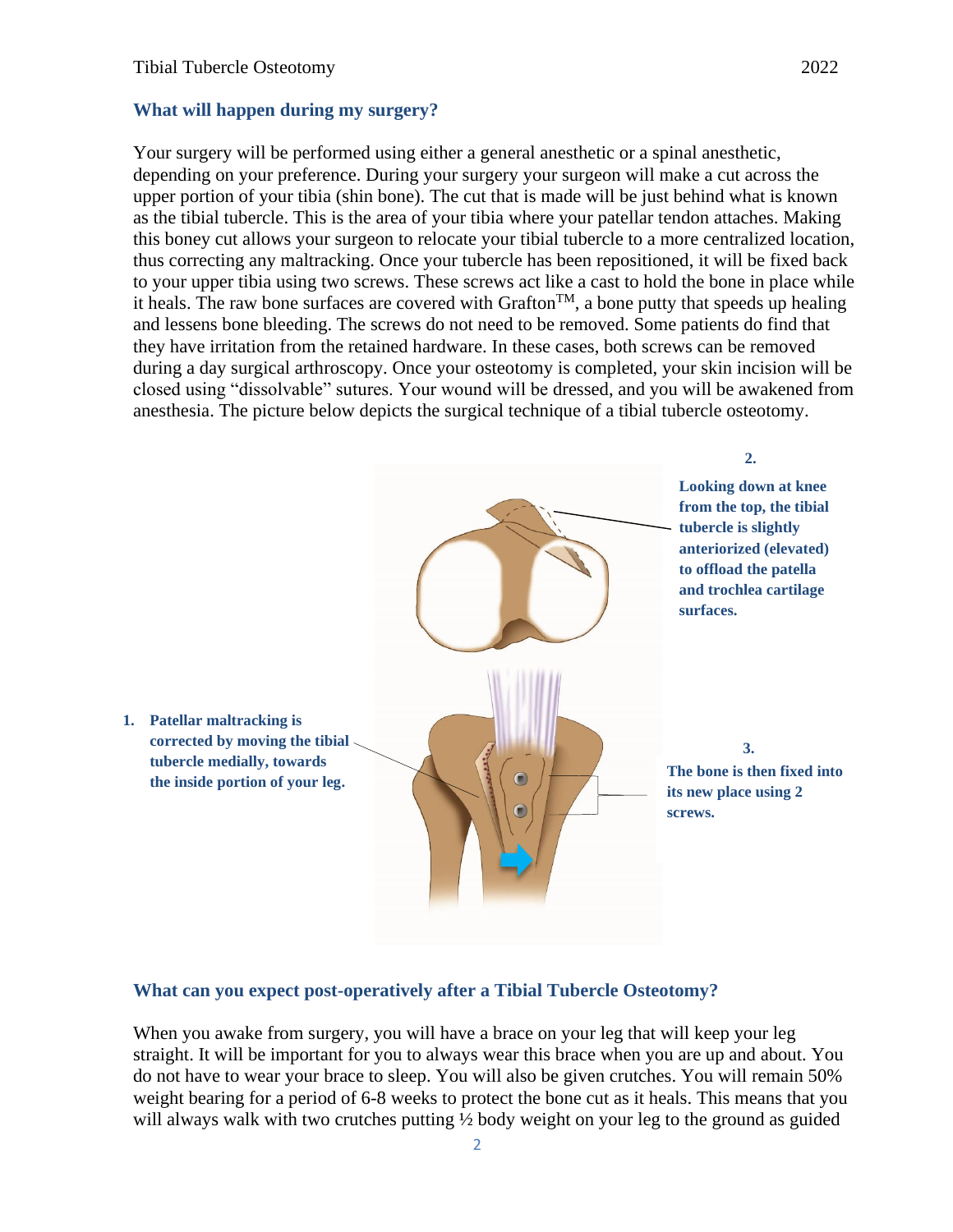by comfort. You will also receive a continuous passive motion (CPM) machine. The CPM machine gently puts your knee through a preset range of motion (ROM). This is designed to ensure that you do not get stiff after surgery and will be used for 3-8 hours per day.

Depending on your surgeon and how you are feeling you will spend 1-2 nights in the hospital. Do plan on spending at least 1 night. This is to make sure that you are comfortable and that your pain is well controlled. This time in the hospital also allows you to also meet with physical therapy and get some early exercise and crutch training.

After surgery, you will also be on a baby aspirin twice daily for 3 weeks,  $(81 \text{ mg } 2x/\text{day } x \text{ 3})$ weeks). This is done as a preventative measure for all our patients to help prevent blood clots following surgical intervention.

### **How will my pain be controlled after surgery?**

During your hospital stay, your pain will be controlled using IV pain medication. One of the goals of your care will be to transition you from IV pain medication to oral pain medication. This is often achieved on the first day after surgery. You will be sent home from the hospital with a prescription for oral pain medication to be filled at your local pharmacy. The most prescribed post-op pain medications include oxycodone and tramadol. Most patients will require regularly scheduled doses of pain medication for the first 1-2 weeks. Following week 2, you will begin to decrease your pain medication use to prior to physical therapy and before bedtime. Most patients will not require any pain medication past week 4-6. Cold ice therapy is also very effective for pain relief without medication side effects.

**For pain medication refills, you will need to come to the office for a face-to-face, inperson appointment. Florida State Law does not allow us to call in prescriptions or refill pain medication without an office visit. We are only allowed to give 7 days of pain medication at a time.** Be sure to follow the directions carefully. It is important to know how to obtain your pain medication refills appropriately and in a timely manner.

## **When will I follow-up with my surgeon after surgery?**

Your first post-operative visit will take place 2 to 3 weeks after your surgery. This appointment is critical for checking your incision healing and range of motion as well as to answer any questions you may have in the first few weeks following surgery. You will then follow-up 6 weeks, 12 weeks, 6 months, and one year after surgery. At 1-year post-op, you will discuss with your surgeon your return to higher level activity. After your first year, you will follow with your surgeon on a yearly basis.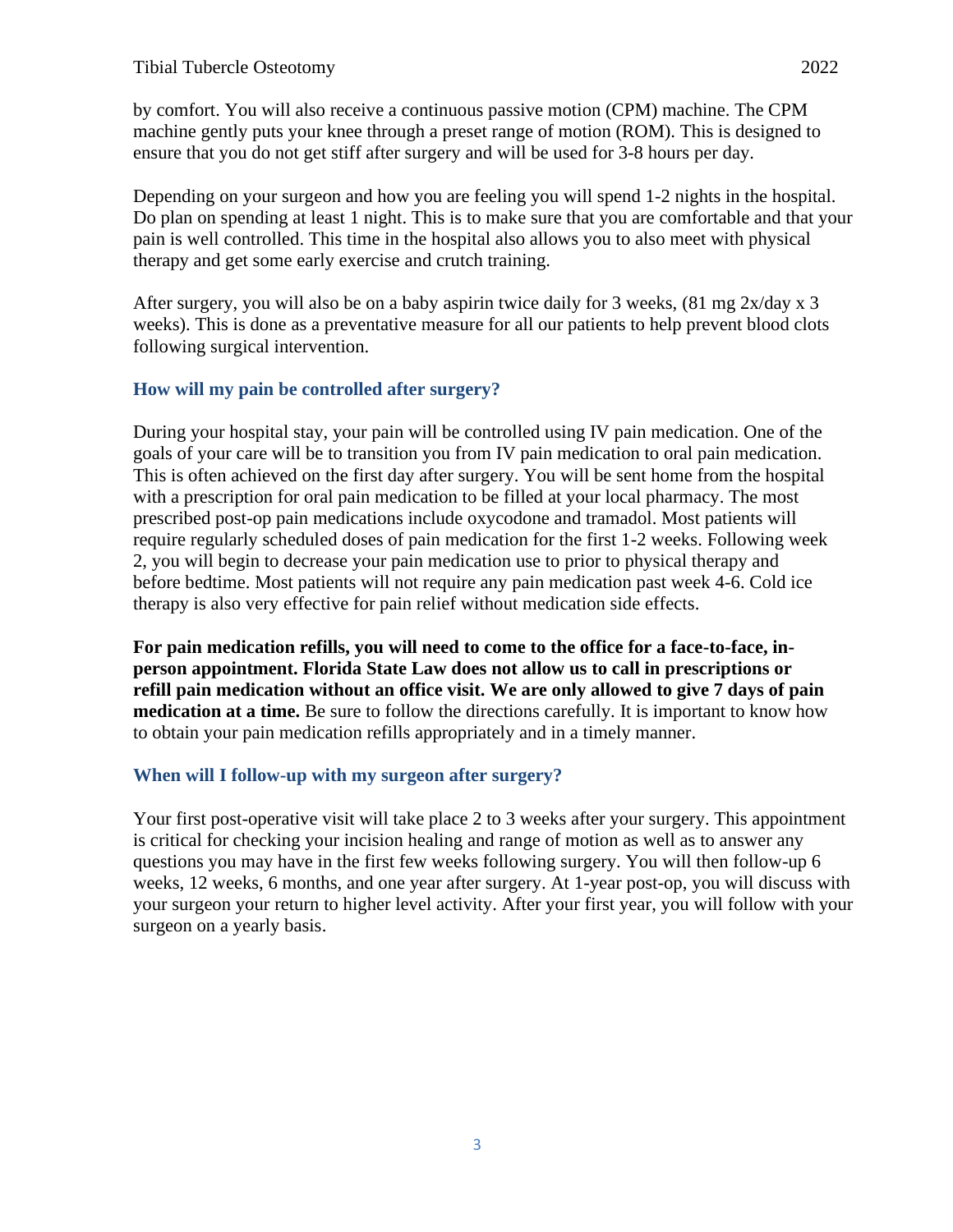## **Frequently Asked Questions**

**How do I get insurance approval for surgery?** Your insurance approval will be handled by your surgeon's finance office. Often, you do not need to do anything but wait for the administrative assistant to contact you to let you know you have been approved. In some instances, appeals need to be made to your insurance company for denial of services. If this is the case, the administrative assistant will contact you and instruct you on how to proceed.

**How long is my insurance approval good for?** Most insurance approvals are good for a few months from the date of approval.

**When will I start physical therapy?** You will start physical therapy beginning the day after surgery in the hospital. This will be continued once you are discharged.

**What will I do during physical therapy?** The primary goal of physical therapy is to initially increase range of motion (ROM), so that you do not get stiff following surgery. You will then begin to work on increasing strength after surgery. You will be provided with a detailed protocol of what you should and should not be doing during each postoperative phase. You will provide this to your physical therapist.

**I've heard about a CPM machine, what is this and will I use one?** A CPM machine is a continuous passive motion machine that is used following knee surgery to help patients regain range of motion. You will begin using a CPM machine 2-3 days after surgery and will continue using it for a period of 3 weeks for 3-8 hours per day. The CPM machine will be provided to you and is usually covered by your insurance.

**When do I need to wear my brace?** You will need to wear your brace anytime you are up moving around on your crutches. You will use your brace for 6-8 weeks on average. You do not need to wear your brace for CPM, sleeping, or when you are sitting.

**How long will I need to use my crutches?** Depending on how quickly your bone heals and your surgeon's preference you will need to use your crutches on average 50% body weight until the bone is healed on x-ray, usually 6-8 weeks.

**When can I shower?** You can remove the ACE wrap and gauze/ foam dressing 24 hours following surgery. Under the ACE wrap and gauze/foam dressing, you will have a large adhesive bandage covering your incision. You can shower directly on the large adhesive bandage and allow water to run over the bandage. This bandage can be removed 7 days after surgery at home. You can then shower normally with the incision uncovered. Do not submerge your operative knee in a bathtub, pool, ocean, etc., until cleared by the surgeon.

**When can I go back to work?** This will be different for each patient and depends largely on the type of work you do. Most patients who work in a sedentary position or desk work will be back to work by 3-6 weeks. Those patients who work in more labor-intensive jobs may be out of work for 3-6 months.